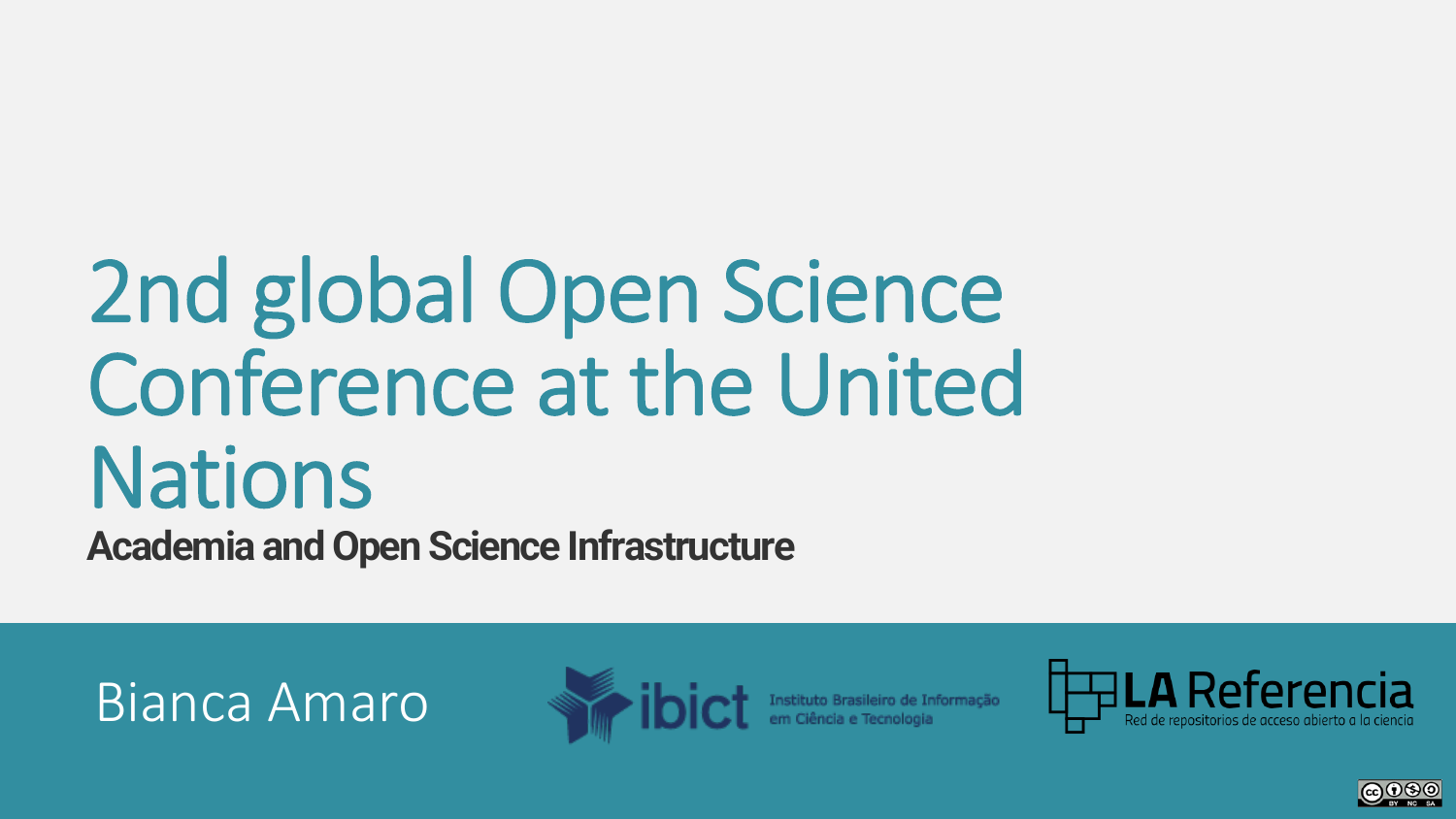## Who am I?

Working with Open Access Movement strategies since 2003 - Brazilian Institute of Information in Science and Technology (Ibict)

Advocacy on the importance of Open Access/Open Science throughout Brazil

Participation in the conception and creation of the LA Referencia Network, actual elected president

Creation of the Brazilian Open Access / Open Science Program

Creation of the Brazilian Open Access Publications and Research Data Portal - Oasisbr

Participation on the executive board of the Confederation of Open Access Repositories

Participation on the board of Research Data Alliance – Brazil

Participation in OGP - Brazil - Open Science / Assessment Processes

General coordination of the CRIS-Brazil creation project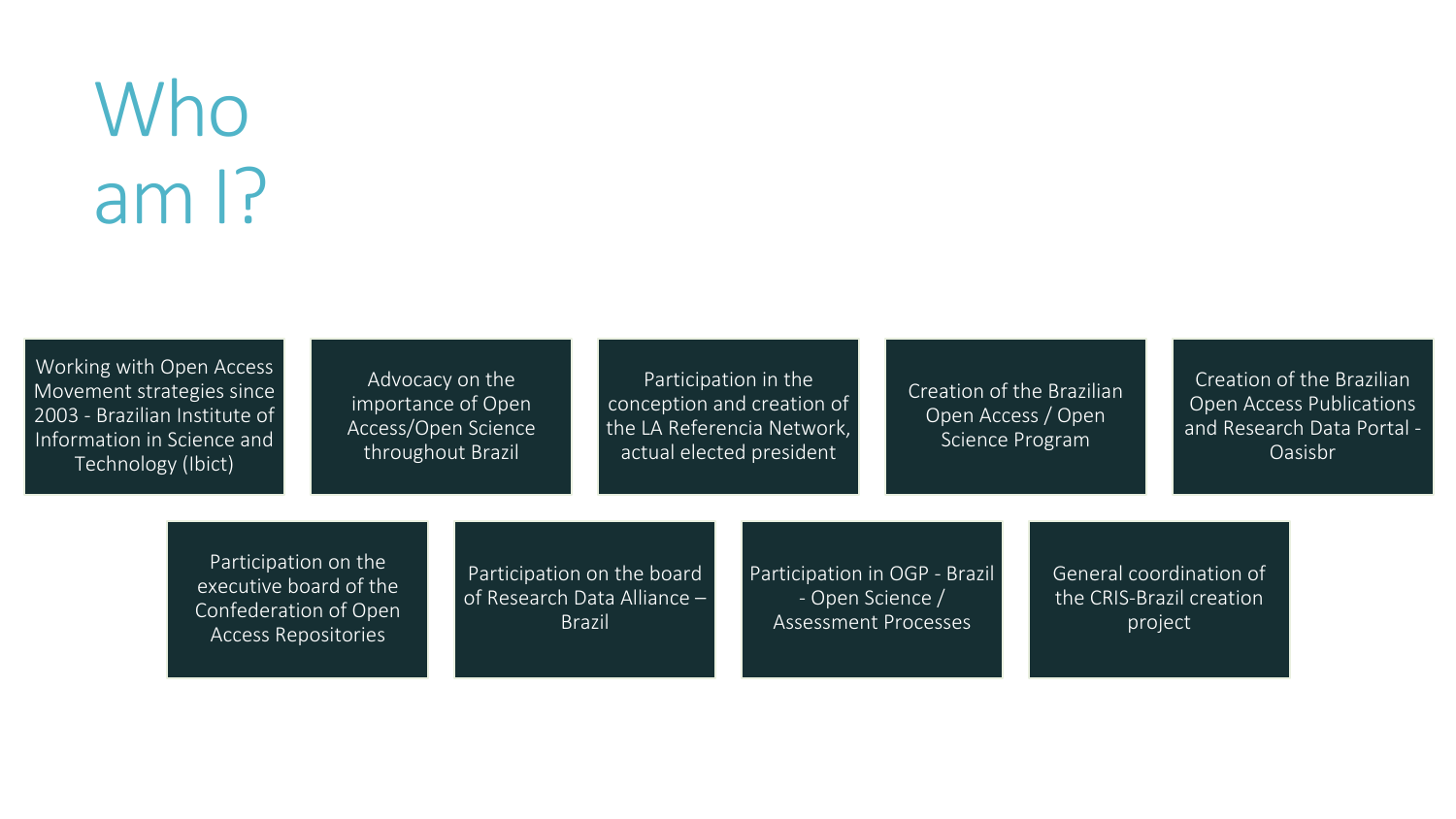## LA Referencia: Latin America Open Science Repository Network

Open Science Repository Network formed by an association of government authorities of Science, Technology and Innovation, founded on 2012

MISSION: To give visibility to the **public funded scientific production** in Latin America, through the cooperation and articulation of a federated network of institutional and data repositories, based on regional agreements and national open access strategies.

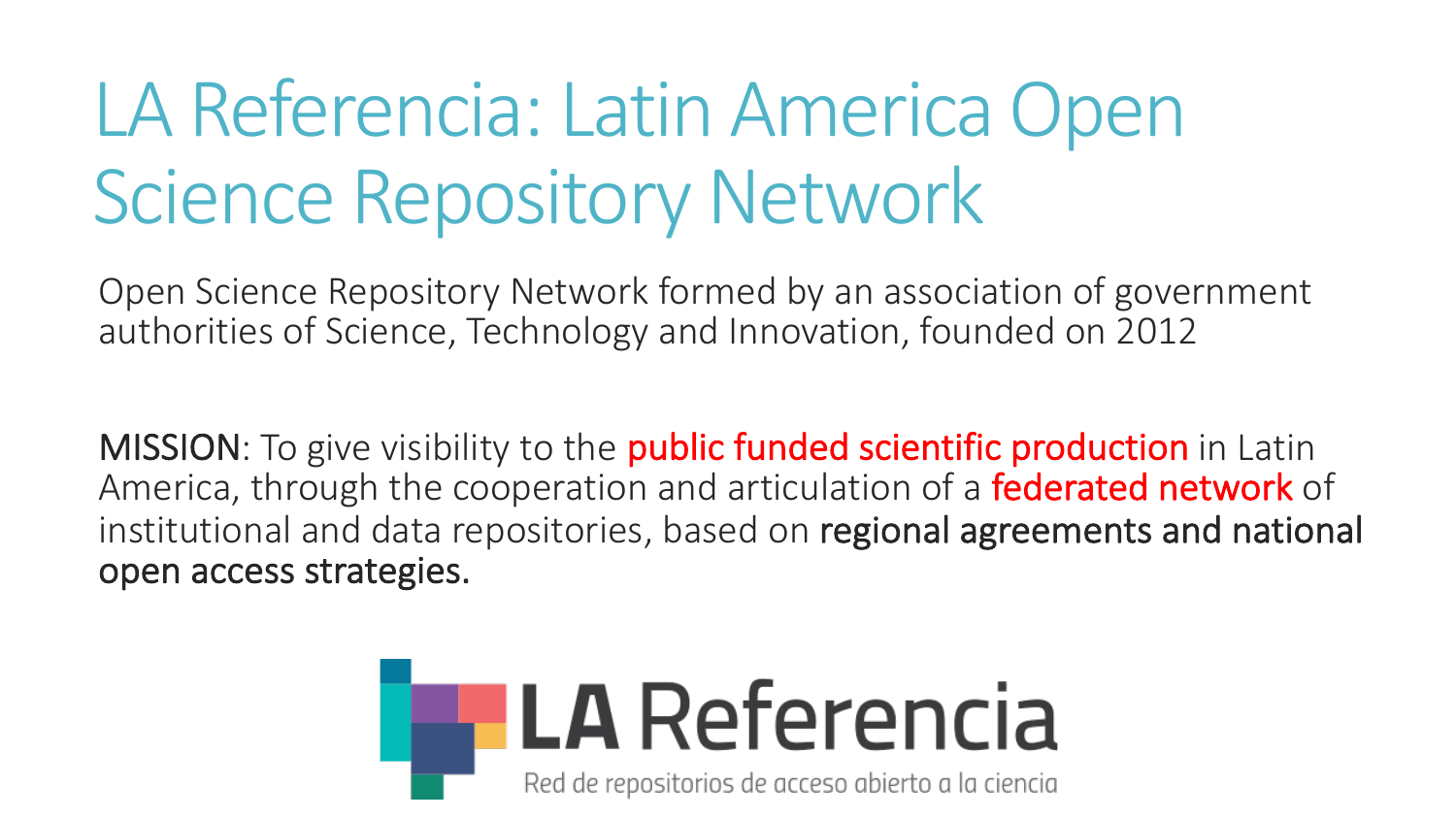# LA Referencia - Members 2021

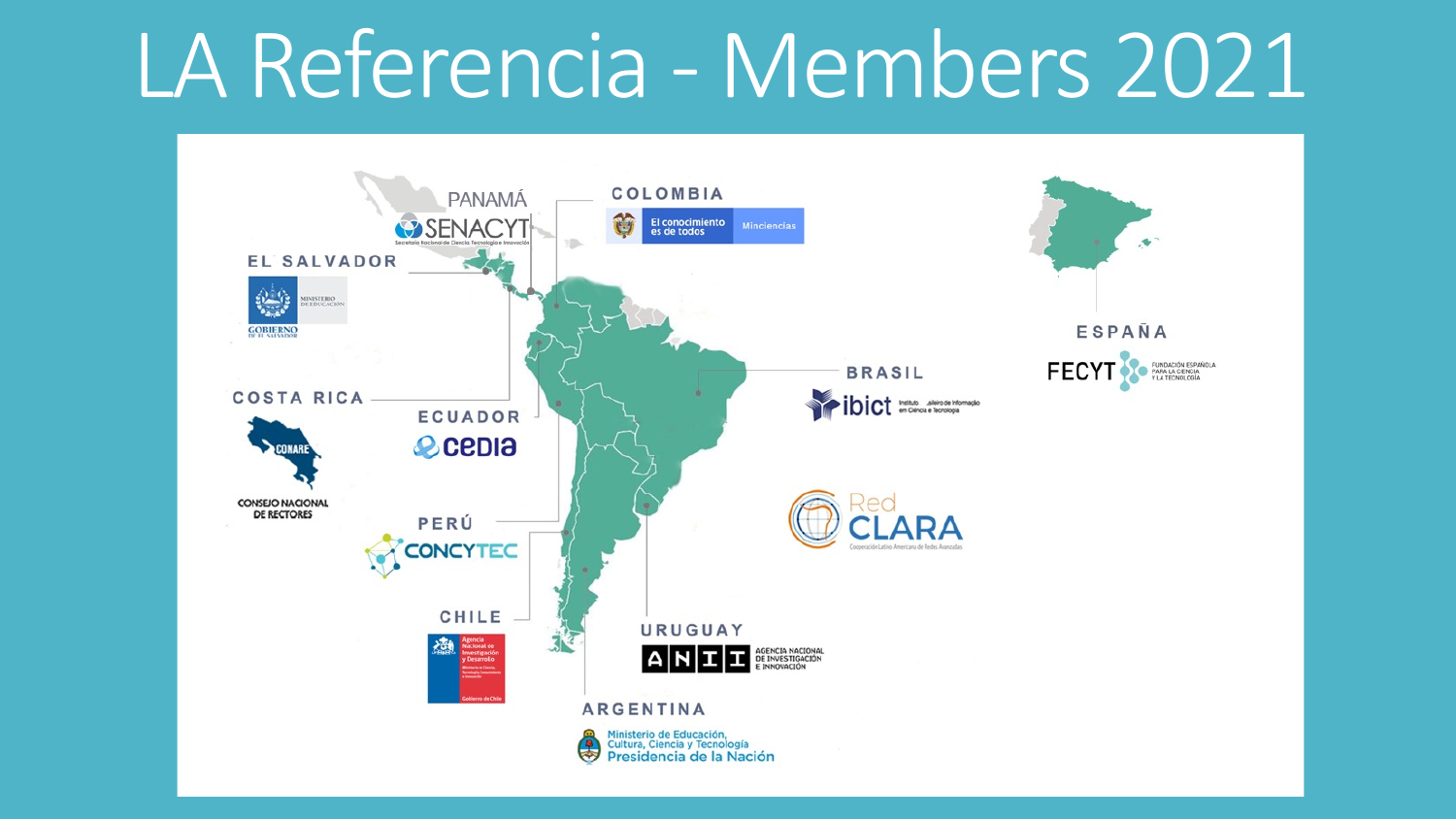LATAM general **situation** 

- **Asymmetry** inside each country and amongst Latin American countries.
- Latin America does not have common funds for R&D. Funds mainly come from the budget of each country, either directly or indirectly and not always in a stable way.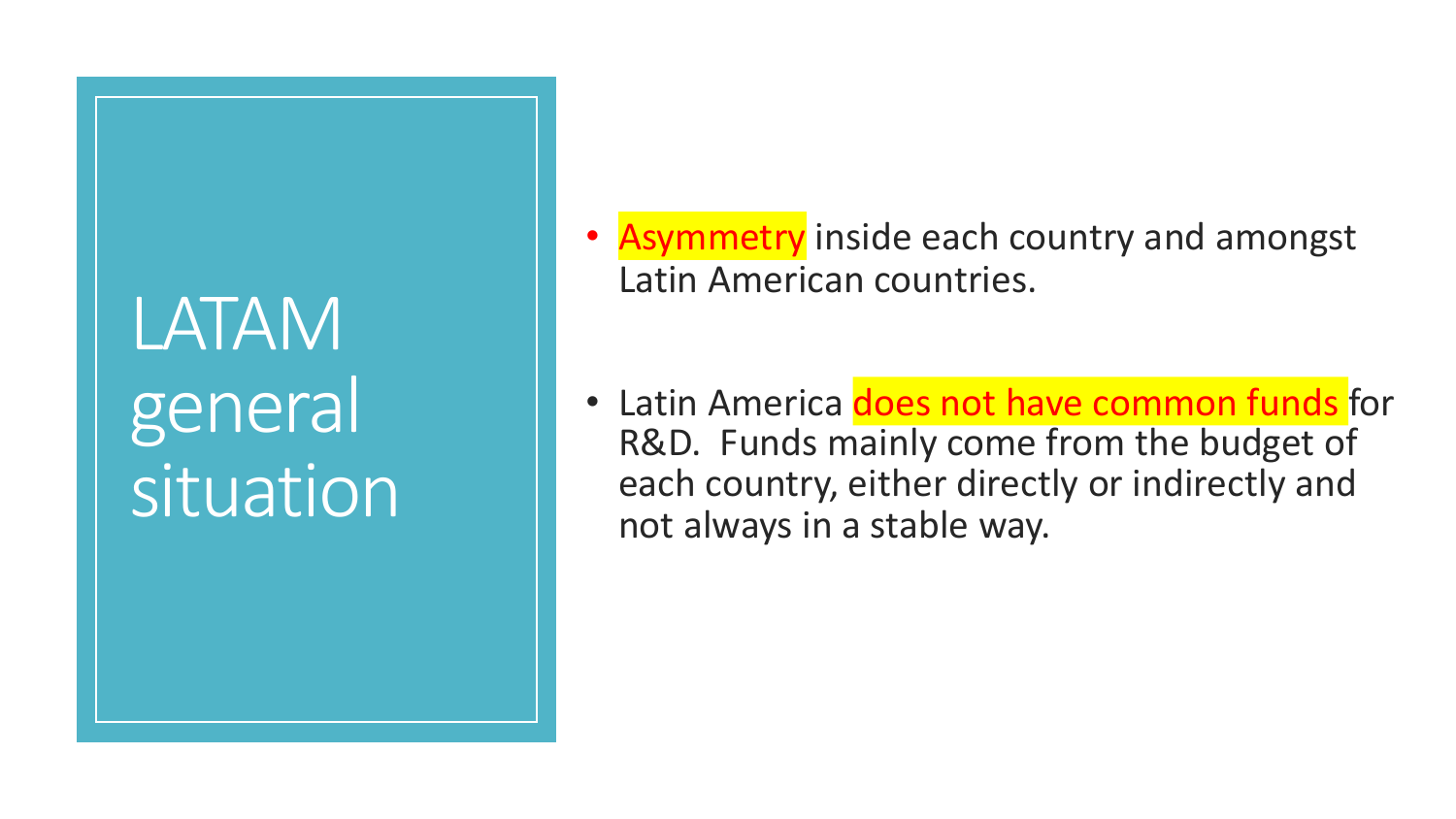LA Referencia present and future Open Science **Policies** 

- Argentina Law that requires open access dissemination through the repositories of the institutions, both publications and data.
- Chile Policy on Open Access to Scientific Information and scientific Data - Open Science strategic line
- Brazil Manifesto for Open Science/ RDA node
- Costa Rica RDA node / Implementation of two data repositories (including the national one)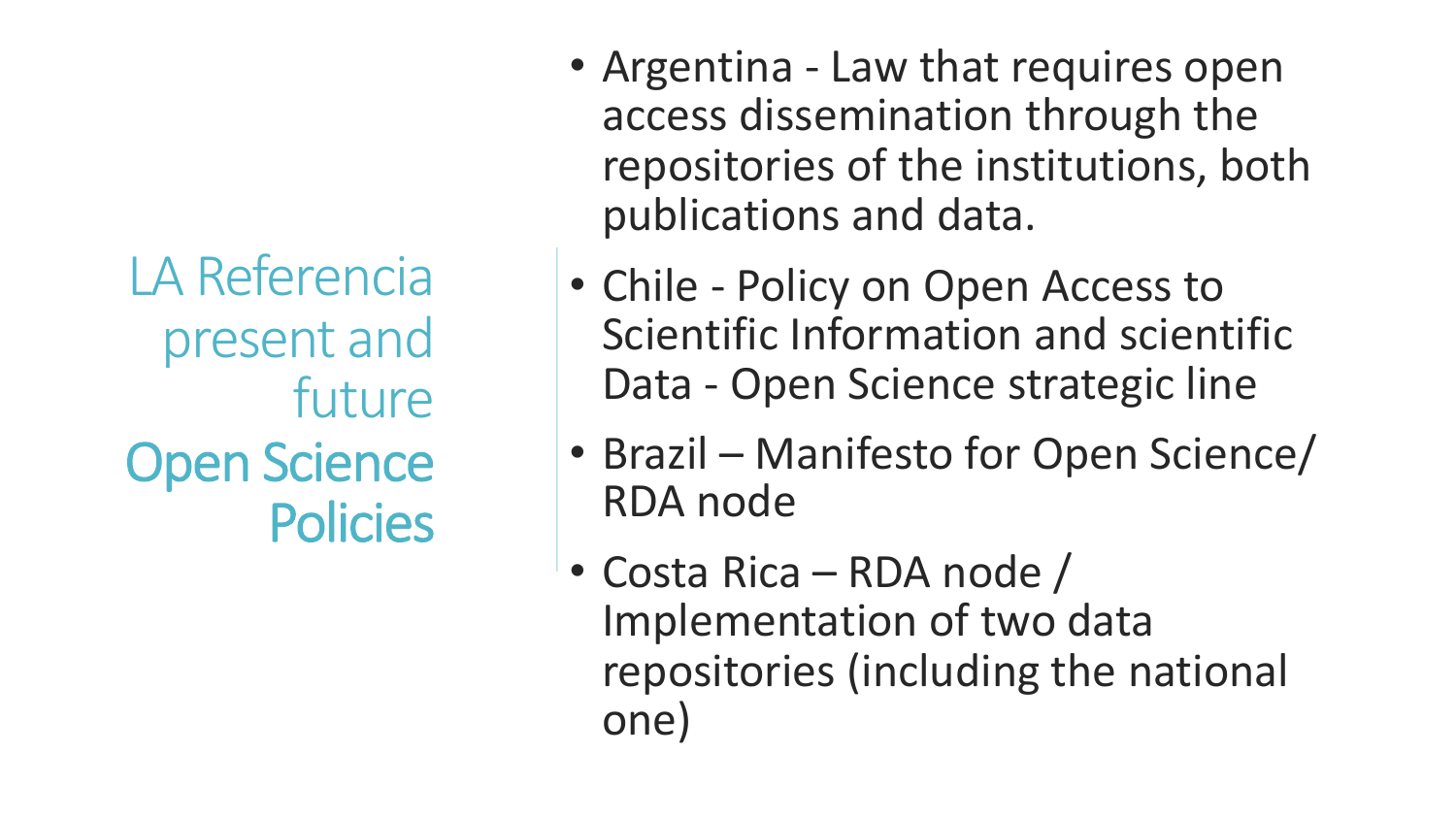• 76 Latin American repositories are registered re3data.org

• At national level:

- Brazil is collecting Dataverse instances / implementation of Research Data Repository (LattesData), one of the main Brazilian national funding agency (CNPq) /Brazilian Ibict's Research Data Repository (Aleia) / Call for the creation of data repositories in 3 universities or research institutes (Ibict/RNP/CNPq)

- Argentina is harvesting across different repositories
- Costa Rica is ready to expose data repositories
- At regional level:
	- LA Referencia central node is working now on collecting datasets from national nodes.
	- Collaboration with RDA global and RDA Americas
	- Engage our community in RDA working groups

LA Referencia present and future Research data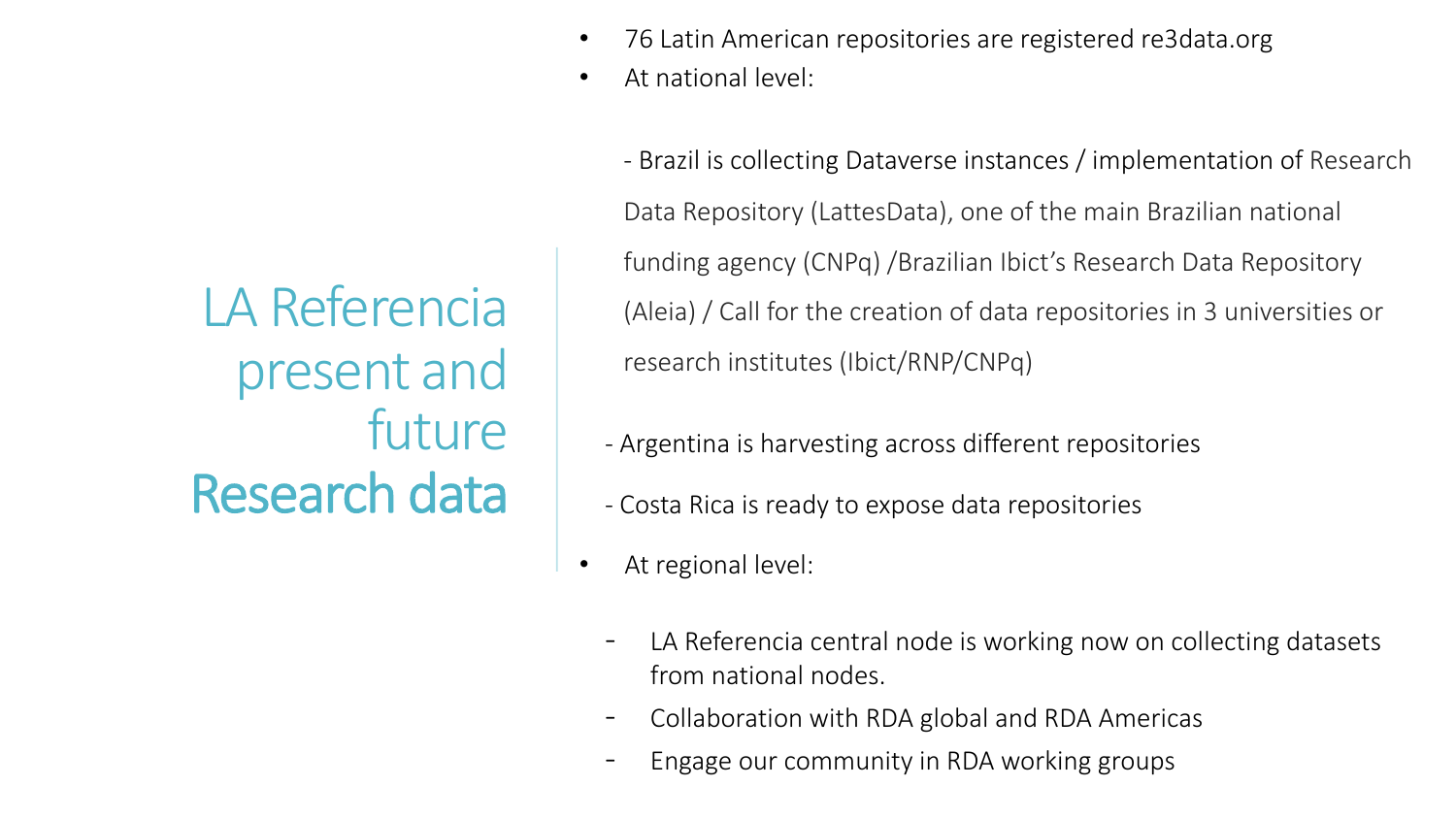

As with Open Access, we are working with universities and national research institutes to create data repositories and disseminate Open Science in our region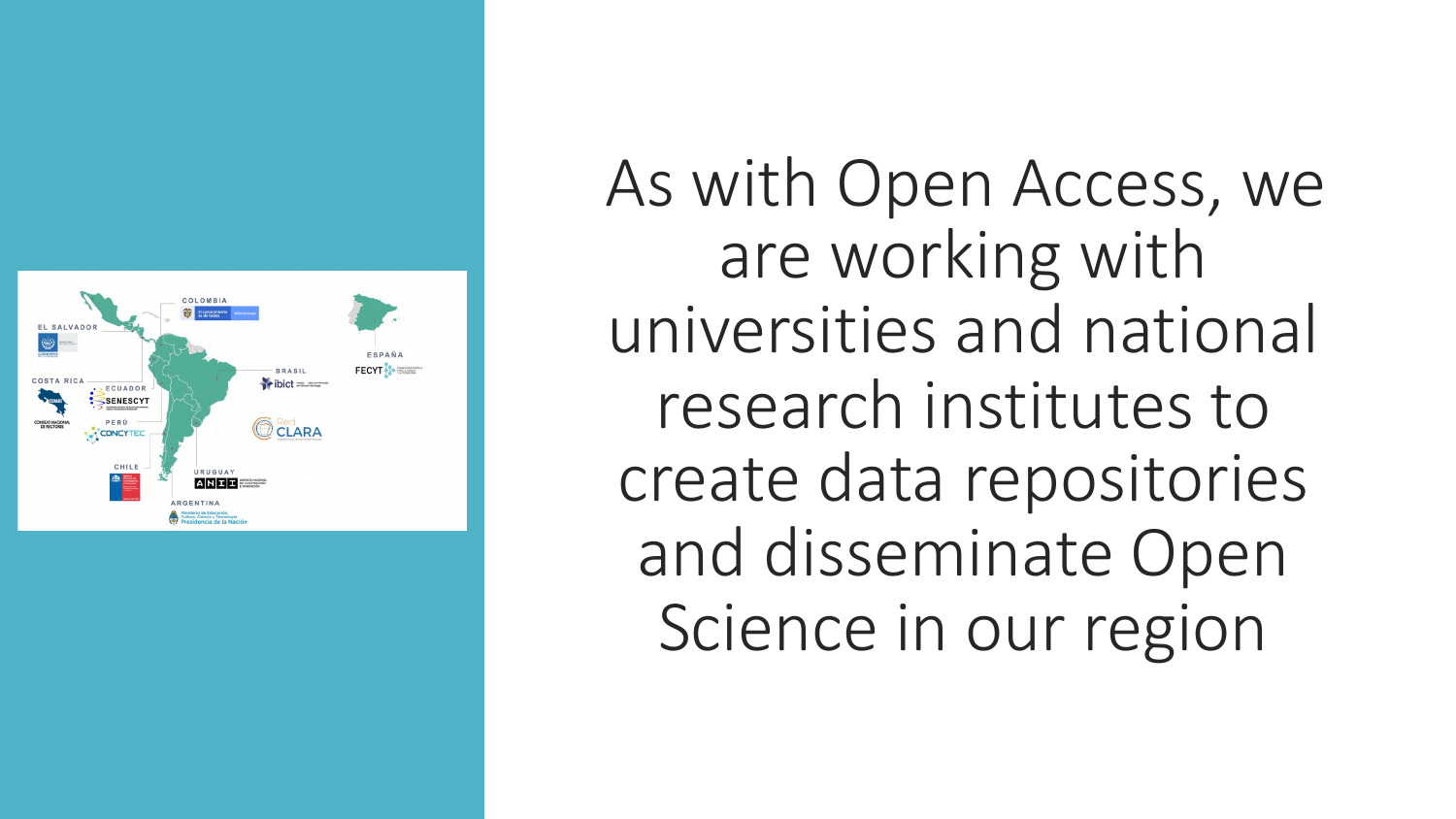#### LA Referencia present and future Future of repositories - Evaluation & Indicators

Change the ways in which researchers are evaluated to include open science indicators. The world must change it!

Change the culture of research managers of institutions and researchers in favor of open science results evaluation

Convince national funding agencies to link funding with the adoption condition of the Open Science.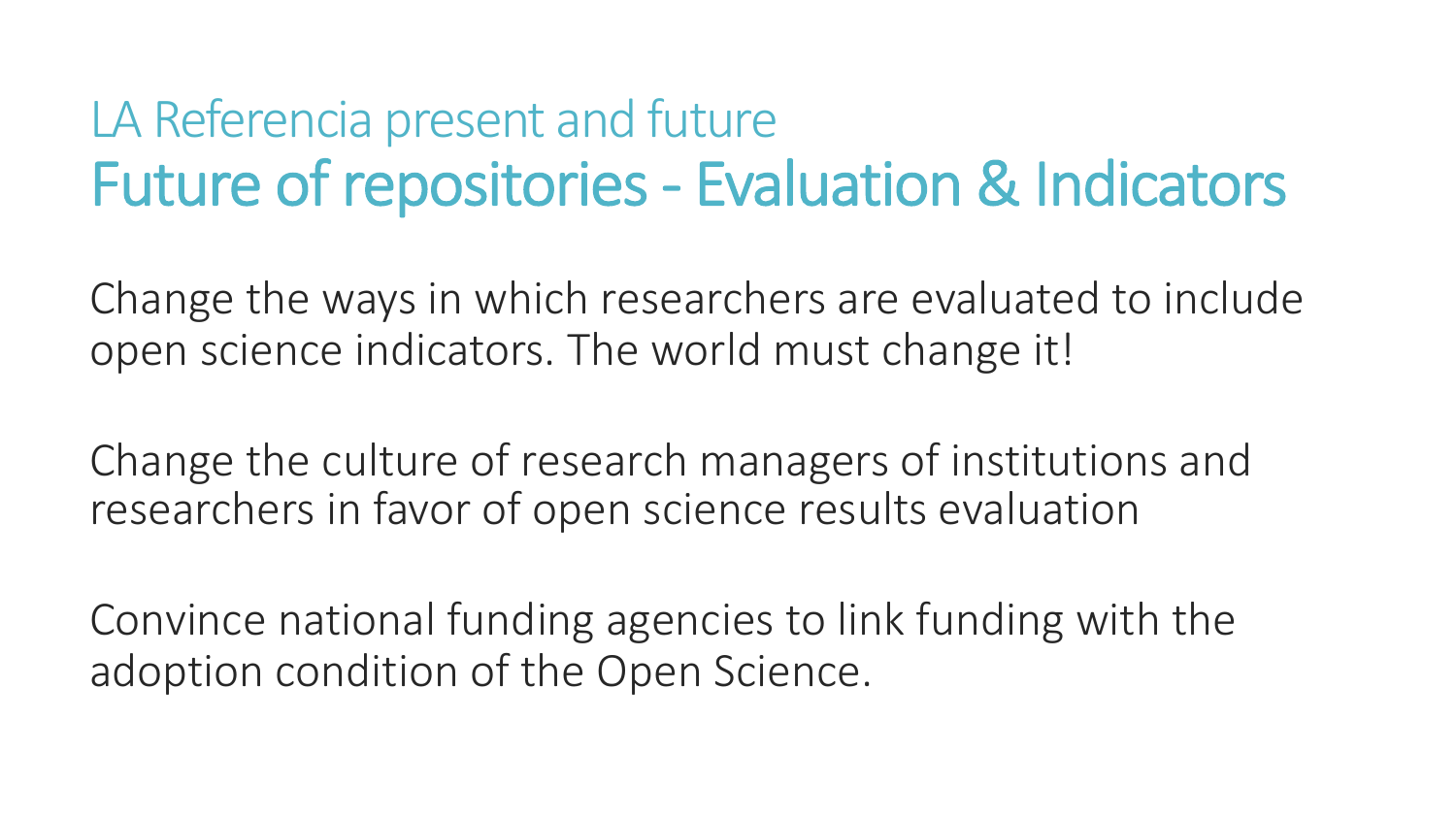LA Referencia present and future **Challenges** 

Create national legal frameworks on open science in all countries

Obtain national, regional and international funding to support open science activities

Build a common infrastructure for large data storage and interoperability since Latin America does not have common funding sources

Create stronger national infrastructures with proper technical human resources

Identify and recover Latin America´s research data spread in national initiatives and in foreign infrastructures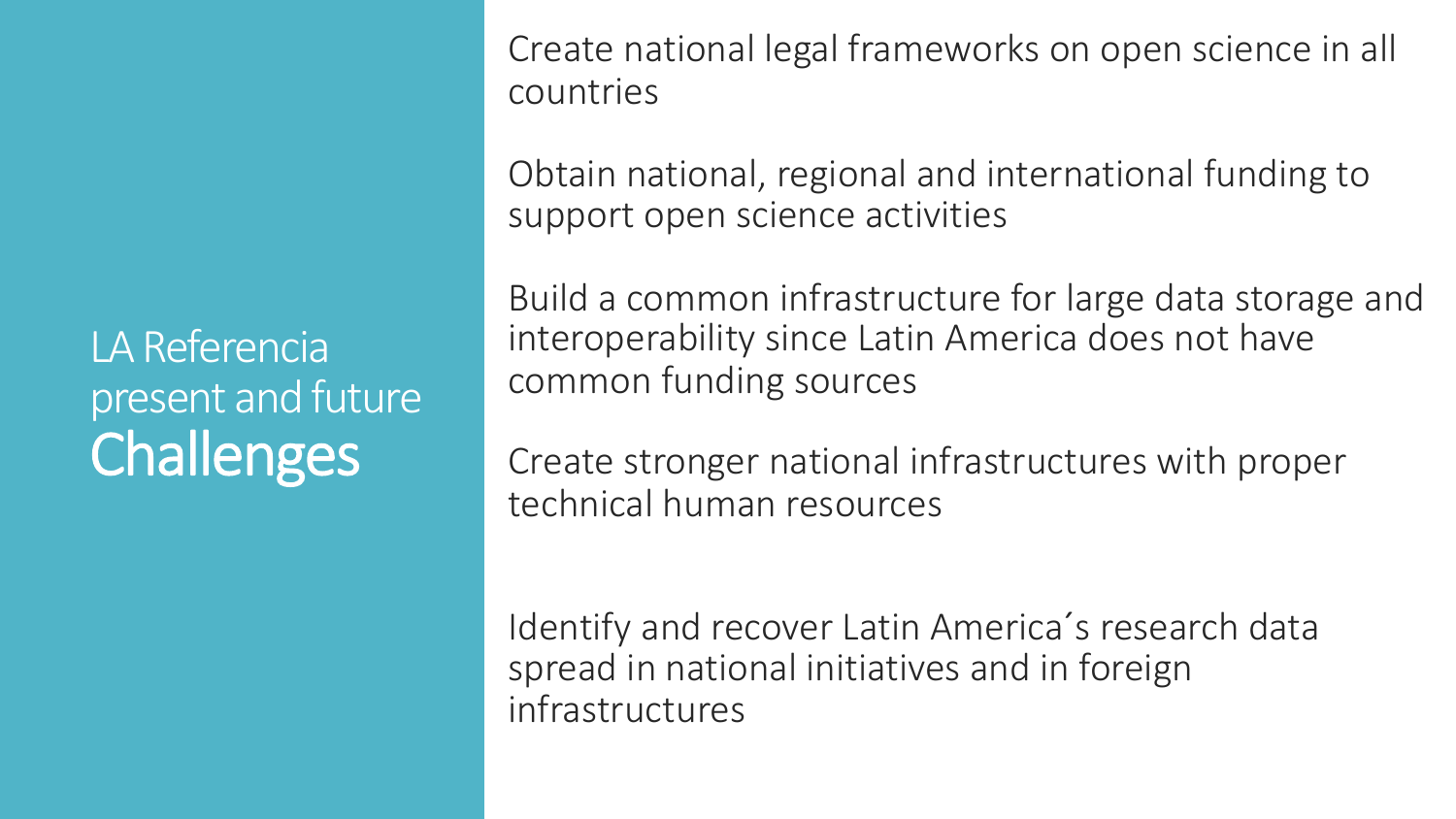#### Aim

Provide an international framework for Open Science policy and practice, that **recognizes** disciplinary and **regional differences** in Open Science perspectives, considers academic freedom, gender-<br>transformative approaches and the specific challenges of scientists and other Open Science actors in different countries and<br>in **particular in developing countries**, and contributes to reducing the digital, technological and knowledge existing gaps between and within countries.

> LA Referencia present and future UNESCO Open Science Recommendations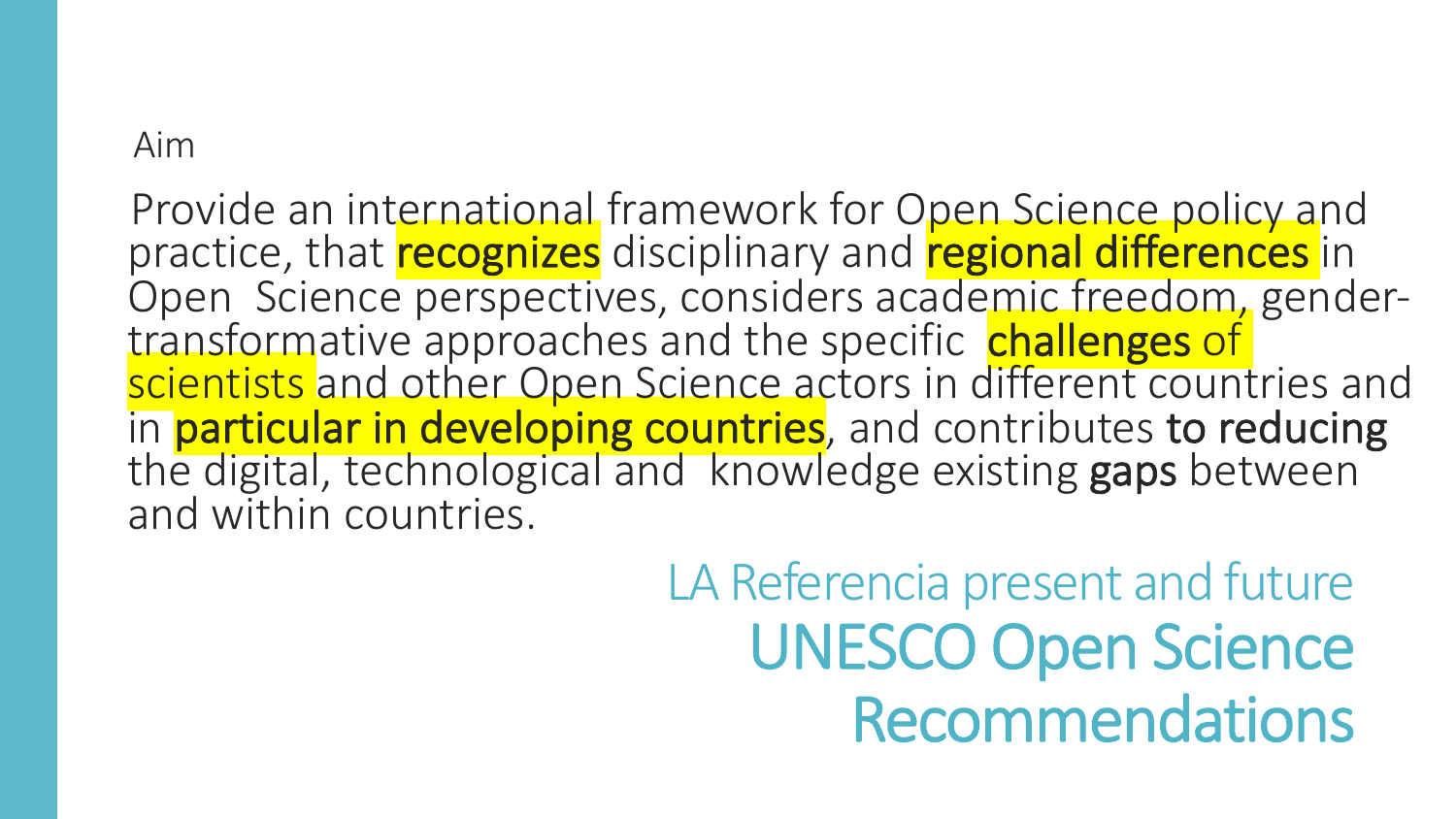### Lessons learned on open science from the pandemic period

 $\triangleright$ The commodification of scientific communication delays scientific developments – The proof is that during the pandemic the large commercial publishers opened their journals and data aware that the *free circulation of knowledge is essential for a fast scientific* development. Editorial oligopolies charge high subscriptions or APC prices which means that not all researchers have access to the research results and research data of their peers, or publish their advances to the world scientific community.

 $\triangleright$  Researchers and their institutions need to be evaluated positively for their efforts to widely disseminate their research data and research results. Thus, global problems would be treated equally throughout the world, and those who engage in research whose results will impact everyone, would receive due recognition.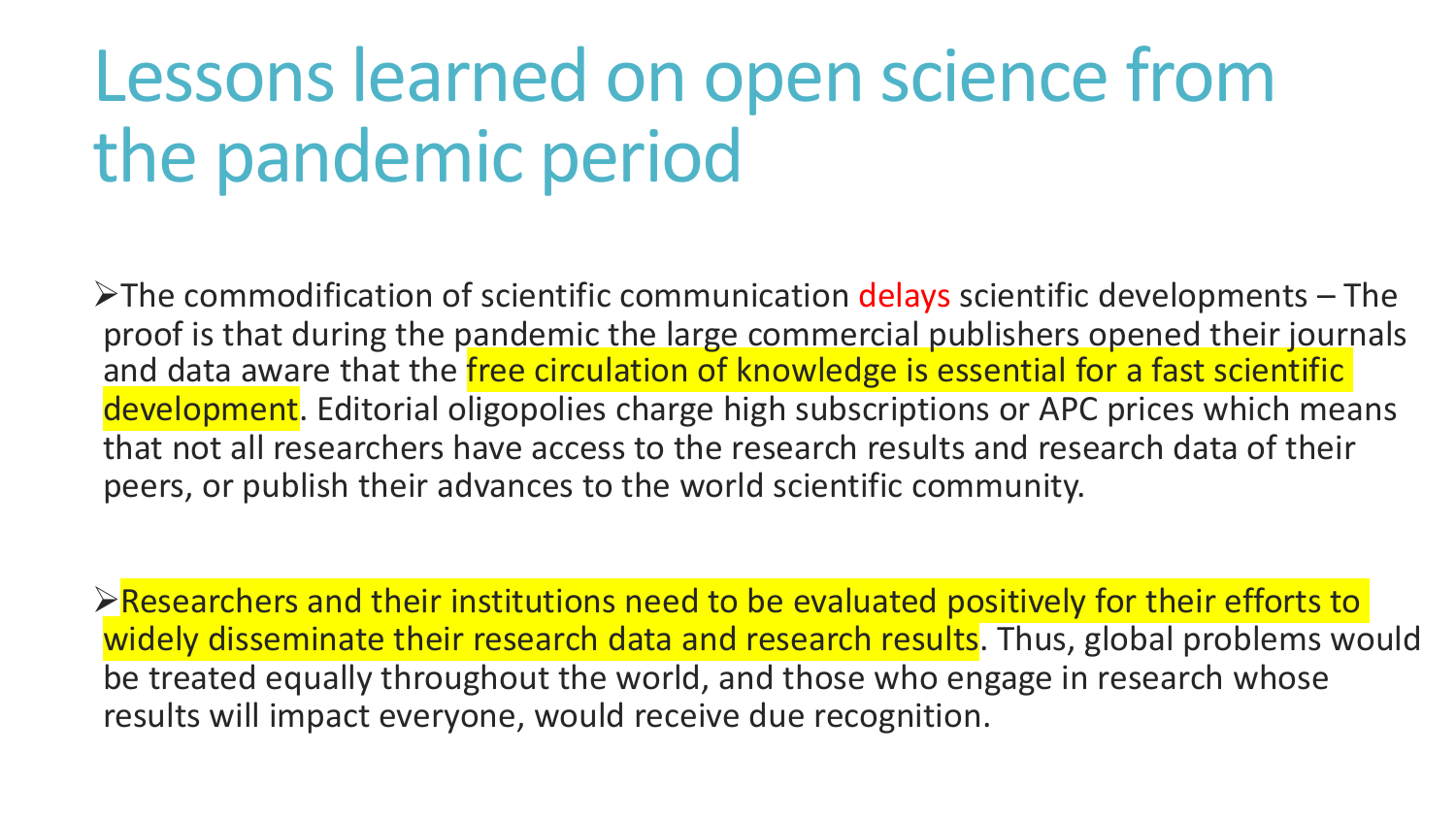LA Referencia is Open Access LA Referencia is Open Science LA Referencia is Open to collaboration

#### You are all welcome !

#### "Our strength is the acknowledgement and respect of the differences as a foundation of international collaboration"